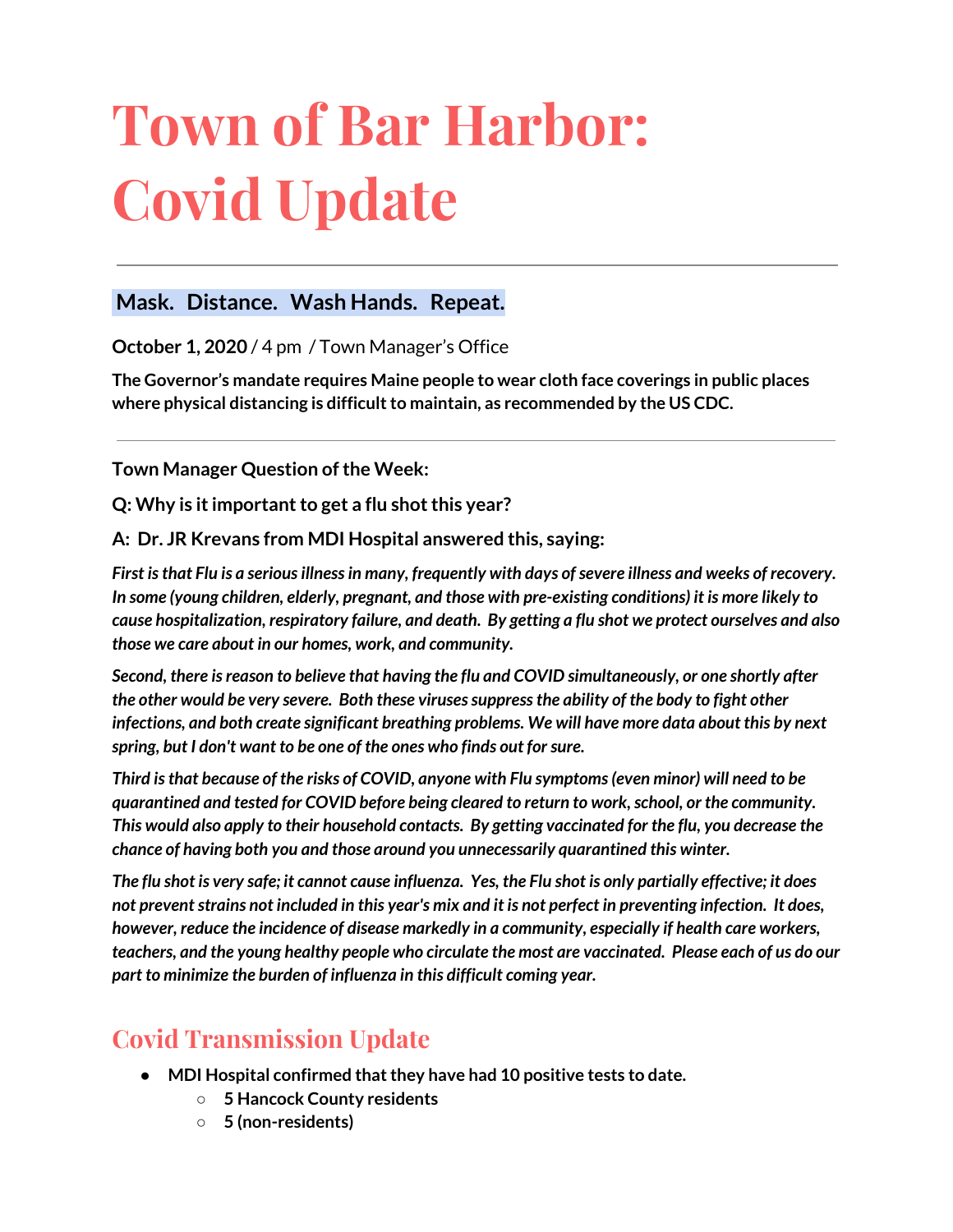- **● As oftoday 10/01/20, Maine CDC has confirmed 54 positive cases in Hancock County.**
- **● The current case rate for the State of Maine is 40.6 per 10k people**
- **● The current case rate for Hancock County is 9.9 per 10k people**
- **● There was a positive Covid -19 testtwo weeks ago atthe MDI hospitalthat was confirmed to be a Bar Harbor resident. During the Covid-19 Downeast Task Force meeting,the hospital said the community should not be concerned, but are reluctantto say too much because of privacy issues. Dr. JR Krevans said,"If you have not heard from the CDC by now you should have nothing to worry about.". Dr. Julian Kuffler added, "Everything worked the way it was supposed to work with a positive test; cooperation among agencies, contacttracing, patient care and it appears to be contained." He cautioned that you don't want people to be unwilling to come forward with symptoms because they are afraid ofthe public's reaction.**
- **● Other news- COA has done 880 covid tests on staff, faculty and students. Only one test was positive butthat was a student who was positive in April and is still giving off antibodies. This person has completely recovered from the virus.**
- **● The MDI Hospital Covid testing tent will come down on October 15th.**

#### Maine Center for [Disease](https://www.maine.gov/dhhs/mecdc/infectious-disease/epi/airborne/coronavirus.shtml) Control

# **Public Safety & Municipal News**

- **● There will be drive-thru Flu Shot Clinics being held at Bar Harbor YMCA from 1-3pm on October 27th and 29th. More details to come.**
- **● Town Council meets next on 10/6 at 5 PM**
	- **○ Can be viewed live at[townhallstreams.com](https://townhallstreams.com/) or on Spectrum Cable Channel 1303**

# **MDI Hospital**

**MDI [Hospital](https://www.mdihospital.org/) Coronavirus Call Center :** If you are having symptoms or think you may have been exposed to COVID-19, call your primary care provider. If you do not have one, reach out to our Coronavirus Call Center at 207-801-5900. Calling ahead helps our dedicated health care professionals provide the best possible care and protects those in our community who are most vulnerable. Remember: **PLEASE CALL AHEAD**

# **School Information: Conners Emerson & MDI High School**

#### **Parent Information Forum with Q&A**

**● Gr. 5-8 Conners Emerson Parent Forum on Thursday, 10/1 5-6 pm**

**○ [https://us02web.zoom.us/j/88469267375?pwd=eFo2U0Q3dkZVWnEzMCt5eTh](http://track.spe.schoolmessenger.com/f/a/7Pt8OhsXMrrNWxSENtkYjg~~/AAAAAQA~/RgRhU3acP0RKaHR0cHM6Ly91czAyd2ViLnpvb20udXMvai84ODQ2OTI2NzM3NT9wd2Q9ZUZvMlUwUTNka1pWV25Fek1DdDVlVGh6YUV3MlFUMDlXB3NjaG9vbG1CCgBHHENyX7oBniVSGGJhcmhhcmJvcmpld2VsQGdtYWlsLmNvbVgEAAAAAQ~~) [zaEw2QT09](http://track.spe.schoolmessenger.com/f/a/7Pt8OhsXMrrNWxSENtkYjg~~/AAAAAQA~/RgRhU3acP0RKaHR0cHM6Ly91czAyd2ViLnpvb20udXMvai84ODQ2OTI2NzM3NT9wd2Q9ZUZvMlUwUTNka1pWV25Fek1DdDVlVGh6YUV3MlFUMDlXB3NjaG9vbG1CCgBHHENyX7oBniVSGGJhcmhhcmJvcmpld2VsQGdtYWlsLmNvbVgEAAAAAQ~~)**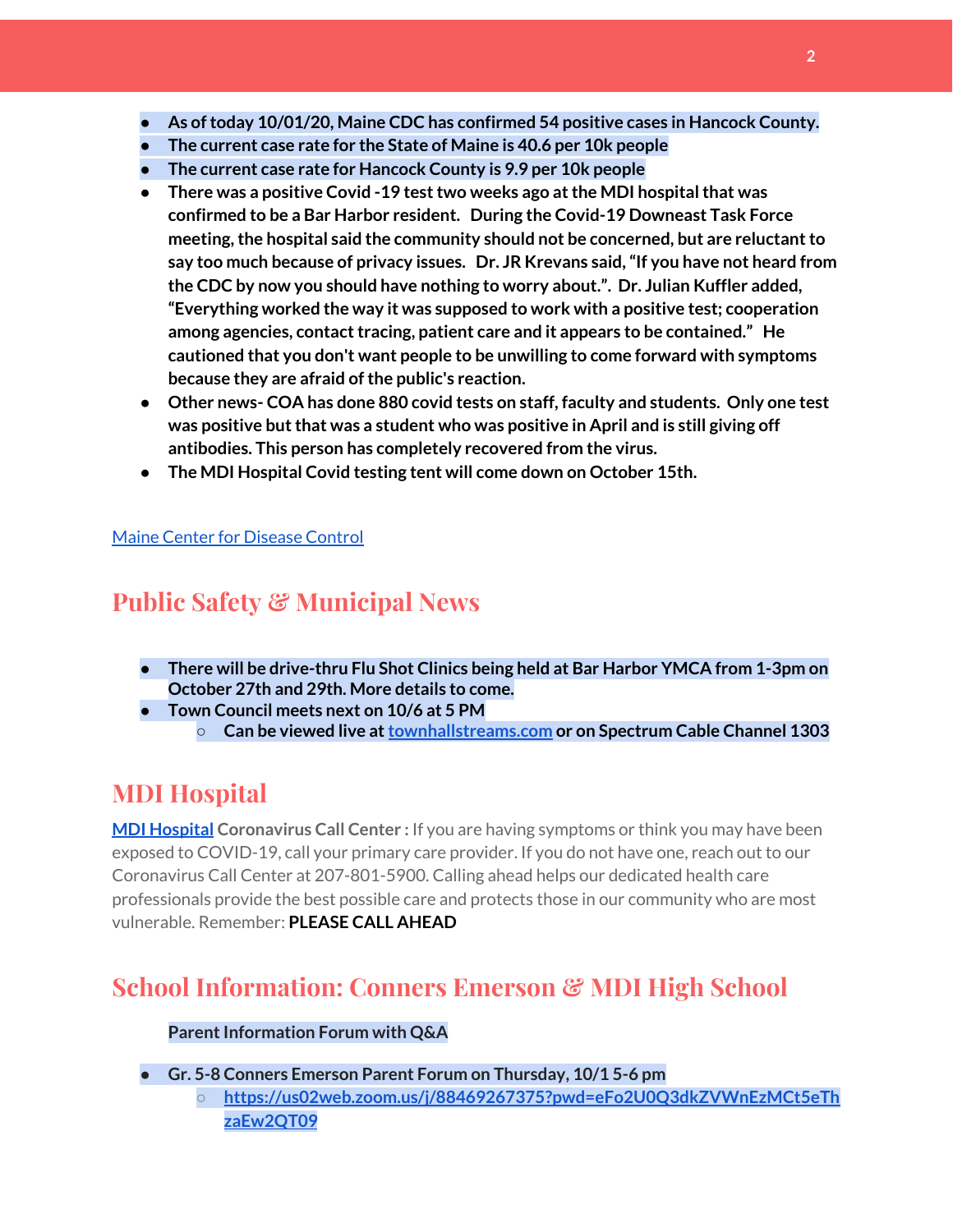- **○ Meeting ID: 884 6926 7375**
- **○ Passcode: NzuF9S**
- **● School Emails and Websites**
	- <http://www.mdirss.org/>
	- **● Latest email update from [Principal](https://docs.google.com/document/d/1OKDsYNtOgV0FI9xAcXwQvenOKLV0S2vBg1o5jtu5CrE/edit?usp=sharing) Haney and MDI High School 9/30 Schedule changes for weeks of 10/5 and 10/12**
	- **● Latest email update from Conners [Emerson](https://docs.google.com/document/d/1v3pgkG6Q-9S3gisuUIj4etPVDwgBKl4P00JBkvZr-kk/edit?usp=sharing) School 9/28 First day back**
		- **■ CES Tiger Talk [Newsletter](https://sites.google.com/mdirss.org/conners-emerson-school/newsletter) : What you need to know! 9/27**
	- Latest email update from [Superintendent](https://docs.google.com/document/d/1fzeCbc8gpTSKmUaDoQH1Avx5PVl-h0reFphXrT1eUNA/edit?usp=sharing) Marc Gousse 9/20 Update on voluntary staff testing

## **Government News & Mandates**

[Governor](https://www.maine.gov/governor/mills/) Mills: Latest Updates :

- **● Governor Mills Continues State of Civil [Emergency](https://www.maine.gov/governor/mills/news/governor-mills-continues-state-civil-emergency-maine-fights-covid-19-2020-09-30) as Maine Fights COVID-19 9/30**
- To Protect the Health of Students and Staff, Governor Mills [Announces](https://www.maine.gov/governor/mills/news/protect-health-students-and-staff-governor-mills-announces-additional-financial-support-school) Additional [Financial](https://www.maine.gov/governor/mills/news/protect-health-students-and-staff-governor-mills-announces-additional-financial-support-school) Support for School Systems Across Maine 9/23
- PUC Announces Selections in Largest [Procurement](https://www.maine.gov/governor/mills/news/puc-announces-selections-largest-procurement-renewable-energy-maines-history-under-law-signed) of Renewable Energy in Maine's History Under Law Signed by [Governor](https://www.maine.gov/governor/mills/news/puc-announces-selections-largest-procurement-renewable-energy-maines-history-under-law-signed) Mills
- Governor Mills [Announces](https://www.maine.gov/governor/mills/news/governor-mills-announces-phase-2-maine-economic-recovery-grant-program-funding-expanded-pool) Phase 2 of Maine Economic Recovery Grant Program Funding for Expanded Pool of Maine Businesses & [Non-Profits](https://www.maine.gov/governor/mills/news/governor-mills-announces-phase-2-maine-economic-recovery-grant-program-funding-expanded-pool)

**[Representative](http://www.rephubbell.com/) Brian Hubbell's** latest [newsletter](http://www.rephubbell.com/) : Scientific [assessment](http://www.rephubbell.com/2020/09/14/scientific-assessment-of-what-is-in-store-for-maine-from-climate-change/) of what is in store for Maine from [climate](http://www.rephubbell.com/2020/09/14/scientific-assessment-of-what-is-in-store-for-maine-from-climate-change/) change 9/14/20

#### **Other Government Resources:**

- CDC [Guidelines](https://www.cdc.gov/coronavirus/2019-nCoV/index.html)
- [Maine](https://www.maine.gov/dhhs/mecdc/infectious-disease/epi/airborne/coronavirus.shtml#news) CDC

### **Bar Harbor Chamber of Commerce**

**If you have ideas that would help Bar Harbor businesses during this time, please email concepts to Chamber Director Alf Anderson: [alf@barharborinfo.com](mailto:alf@barharborinfo.com)**

<https://www.visitbarharbor.com/member-center-coronavirus-resources>

### **Community Resources**

- **● Healthy Acadia [Newsletter](https://mailchi.mp/healthyacadia.org/september_29_2020?e=e6ccd2569f) [9](https://mailchi.mp/healthyacadia.org/september_29_2020?e=e6ccd2569f)/29**
- Open Table MDI Building [Community,](https://www.opentablemdi.org/) One Meal at a Time.